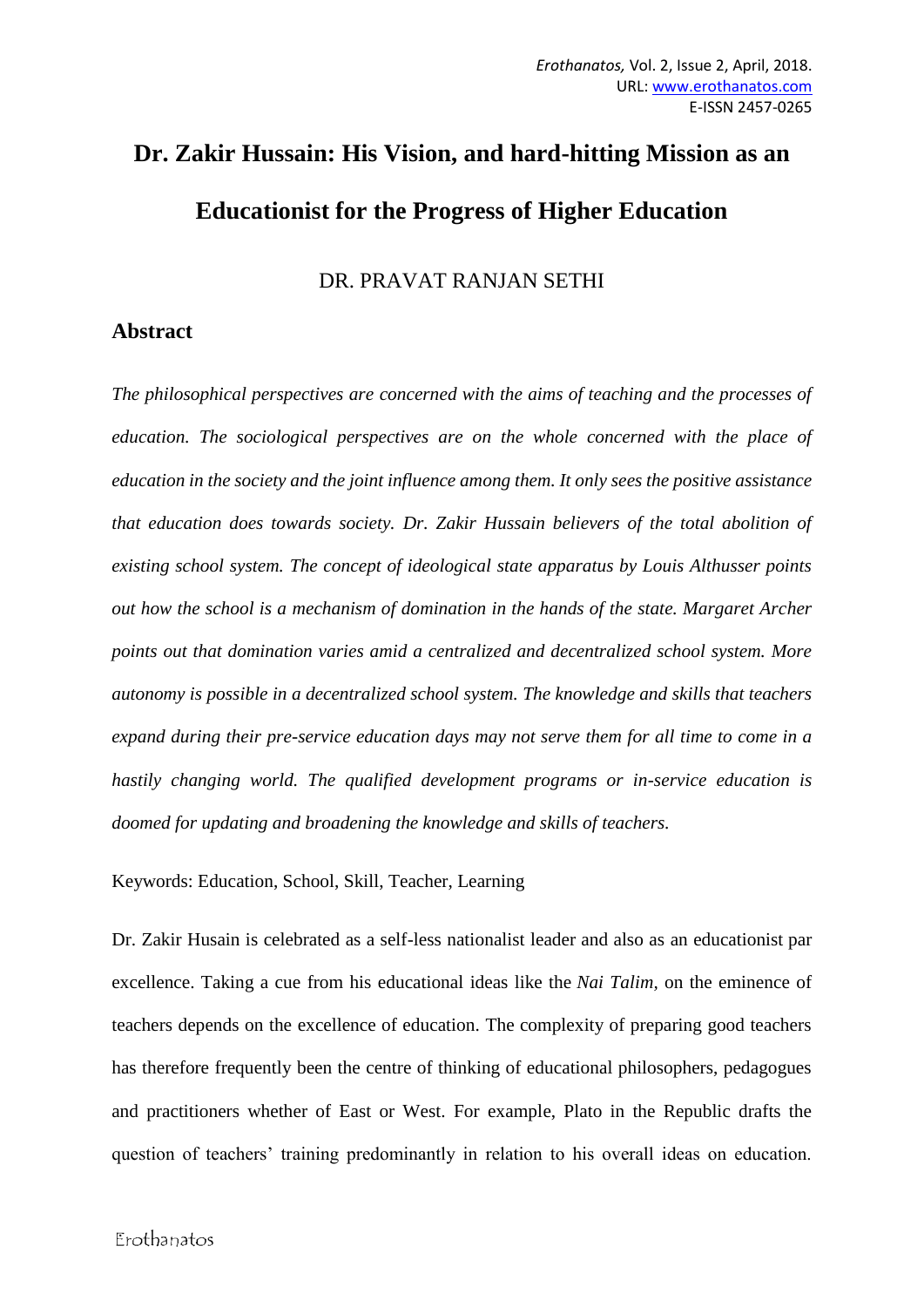Correspondingly, in the Jesuit system it was prohibited to take to teaching without undergoes proper training. In that, the system of teacher training has been considered at length and thoroughly by Jesuits. Pope Pius XI alleged that perfect schools were the result not so much of good methods as excellent teachers; for this cause teacher should be thoroughly prepared and well-grouped for their work. This is very well brought out by other schools of thought that teacher's training tend to make him perfect in every way and in every respect of his profession as well as personality, to help him leave a positive and wholesome impact on the development of children put to his charge. Comenius, Froebel and Pestalozzi also gave their similar thought on this problem., So did Dewey who argued the principles of teacher training in 'The Relation of Theory to Practice' which deals with the practice of teaching in detail in order to elevate the work of a teacher into a profession. And in so far as Eastern, especially Indian Philosophy is concerned its fundamental focal point is on making teaching the noblest of all professions requiring the teacher to have power over not only personal and professional excellence but also the wisdom of all ages and sages, which in turn makes the selection and training of teachers deserve utmost care. He has not simply to be the train master, but also a friend, philosopher and worthy conduct of mankind and indeed the destroyer of all darkness that baffles mankind in one form or the other. It naturally highlights the imperative need for a perfect system of teacher training. However, the sources of divergence amongst the existing philosophies of teacher training are many; and as pointed out by him, some of them view it in terms of the nature of learning, sources of knowledge, aims of education, role of education etc. But all these things, in a way, point to the fact that quality of education of the teacher has invariably a direct bearing on the nature and quality of education in schools. Dr. Zakir Husain also knew that even in normal circumstances the quality of teachers generally established the quality of education and the proper training of teachers is perhaps the most significant condition for the success of an educational system. He gave his thoughtful consideration to the problem of how best to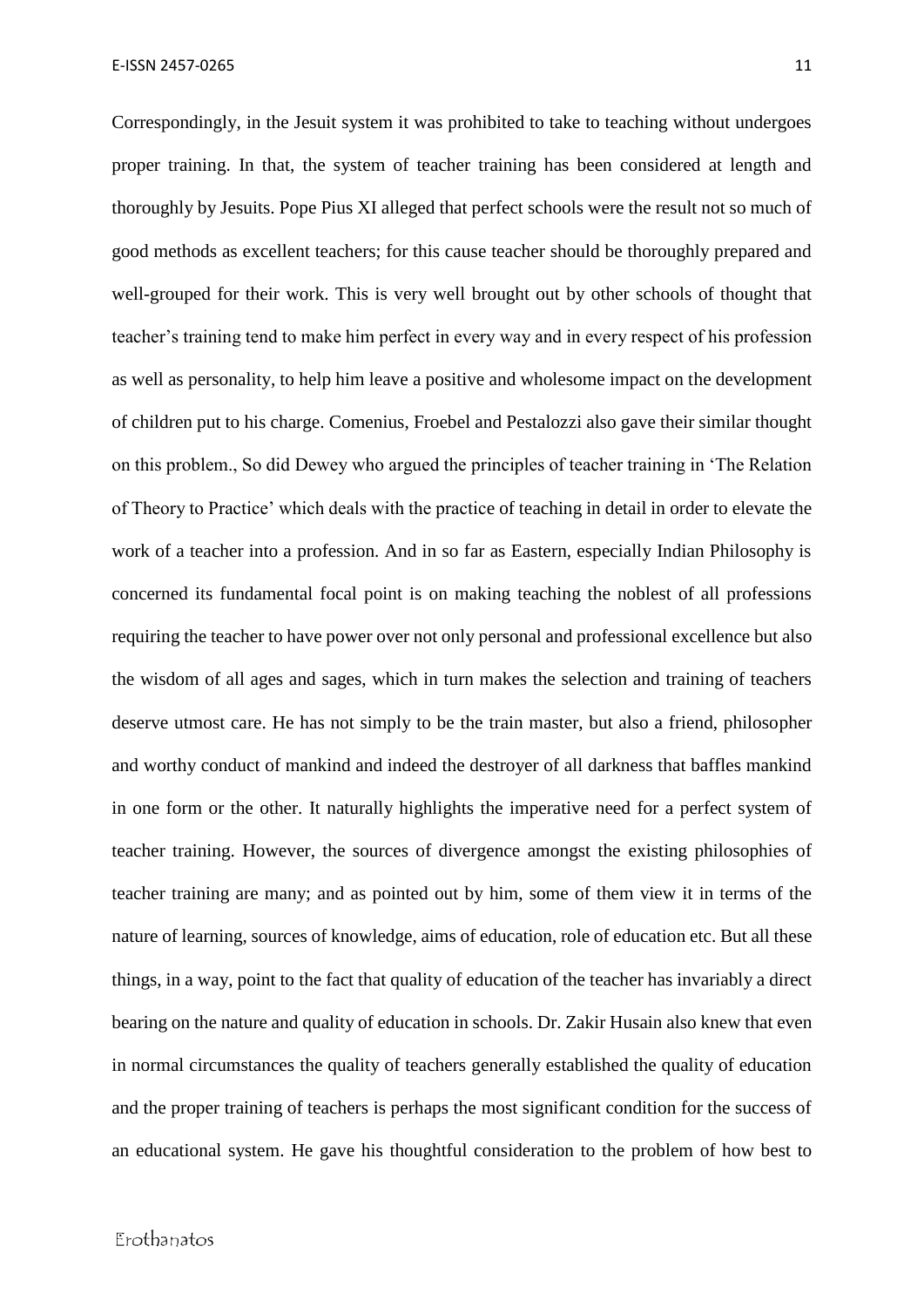arrange teachers. After having conceptualized the kind of teacher he would necessitate for his system of education, he articulated himself extensively on the problem of teacher training that might produce such a teacher who could suit the requirement. He sturdily believed that if universal education is to be related with the conventional of national life, it should be responsive to nationwide needs. So should teacher training too not be allowed to stand in isolation from the mainstream of public life that is, from the school as also from the community. The fact that education must have application to personal as well as social life as also to the needs and aspirations of the people, necessitates that teacher training should also have the same kind of significance. It is necessary that teacher training should comprise among other things an understanding of the new enlightening and social ideology inspiring the system of education, combined with enthusiasm for working it out. Dr. Zakir Husain have a preference to explain the kind of school experiences that would help children cultivate physically, intellectually, emotionally, aesthetically, culturally and spiritually before spelling out competencies he would could do with in teachers. He would like better to prepare such teachers as are sensitive and alive to conditions conductive to the proper enlargement of students. This would involve developing certain knowledge, attitudes and qualities in teachers which could be gained only through proper training besides essential skills needed to successfully carry out his job specifications. According to Dr. Zakir Husain, teachers should not only understand theory of teaching but also how to put it into practice in their day to day work. He thus, highly praised that both theory and practice have a significant place in the training of teachers. Obviously, the most distinguishing element according to Dr. Zakir Husain is seeking in teacher training wholesome incorporation stuck between theory and practice of education as also between pedagogy and subject-content. Any kind of over-emphasis on either of them would overwhelm the very purpose of training as it would only result in lopsided development of the learners. Too much highlighting on theory and abstract principles bereft of considerations for practical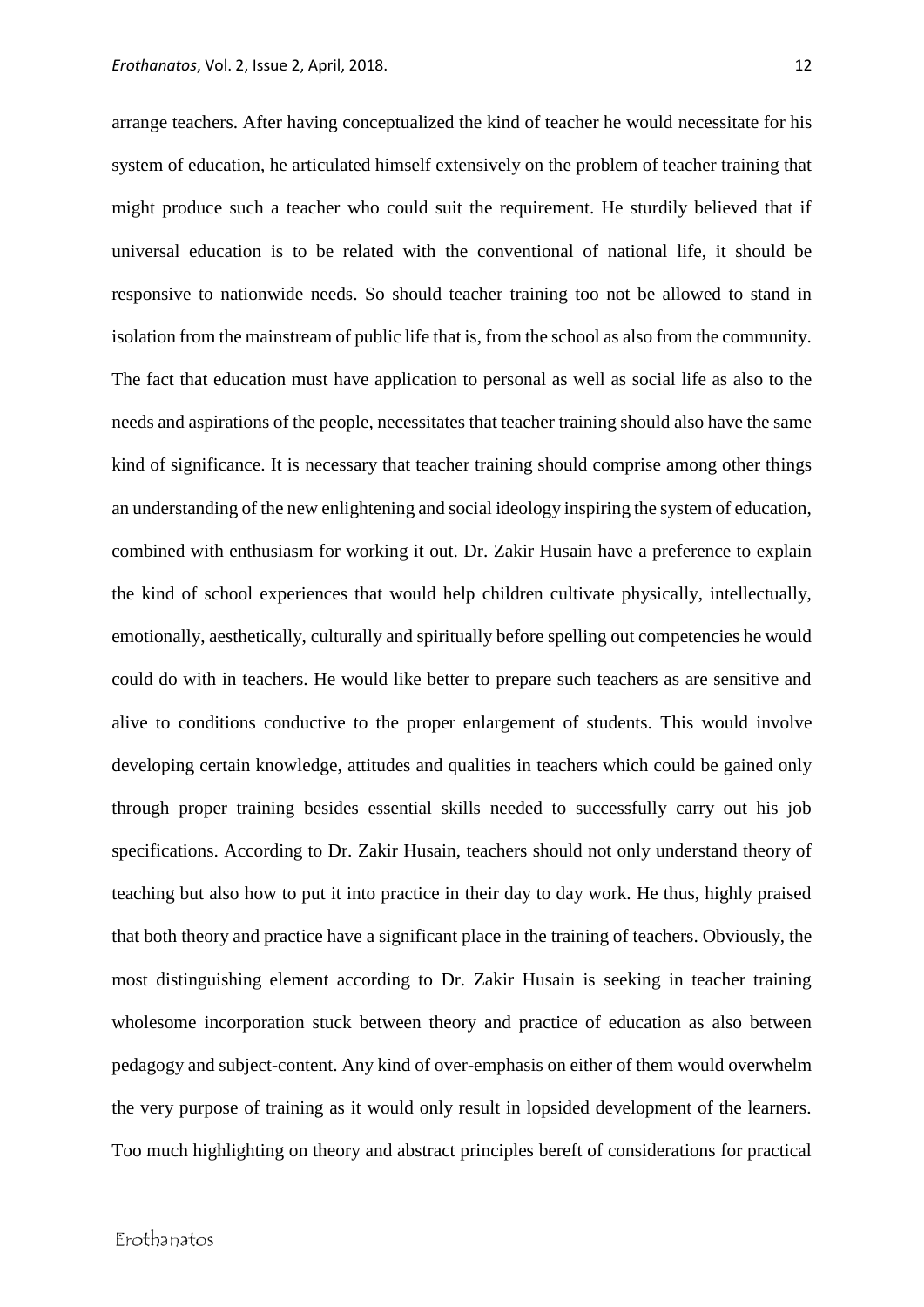efficacy or on practice of teaching without any reference or relevance to the theory of teaching must simply be anfractuous. In customary teacher training programmes and institutions a host of education techniques and teaching methods are preached rather than practiced leaving a great deal of gap between theory and practice such that most of the teacher trainees leave the method learnt by them during training as a legacy to the training institution itself. The result is a conspicuous culture lag connecting the training college methodology and the real school or classroom situation. Therefore, in order to be really tangible training of teachers must not only bridge the gap flanked by theory and practice but also between the training college and the school. Theories become consequential only when they are made applicable to practice and vice versa. So do training institution and their programmes vis-à-vis schools and other practices. In inaccessible training programmes, the trainees tend to be too intellectual caring too much for abstract theories rather than for their practical implications for and having an important effect interaction with real classroom situation. Dr. Zakir Husain was fully living to isolation of these kinds and, therefore sought after teacher training to get ready versatile practitioners and teachers to meet actual classroom needs, objectives and programmes of the school vis-à-vis socio-cultural development of every person. It is in this particular context that Dr. Zakir Husain wanted integration of educative work and cultural goods at every level of the educational process. Zakir Husain's idea of education is very obvious; education is the process of the individual mind getting to its full possible development. This development is possible only by contact with goods of culture which are the yield of mental effort of similar mental structures. The mind of this student at the stage of development when he comes to the university has, besides the initial vital physical and psychical functions of the human mind, also developed intellectual and spiritual functions whose satisfaction makes him experience what may be termed the absolute, timeless, objective values of, say, the True, the Beautiful, the Good, and the Holy. His basic concern was how to inculcate positive values among children through work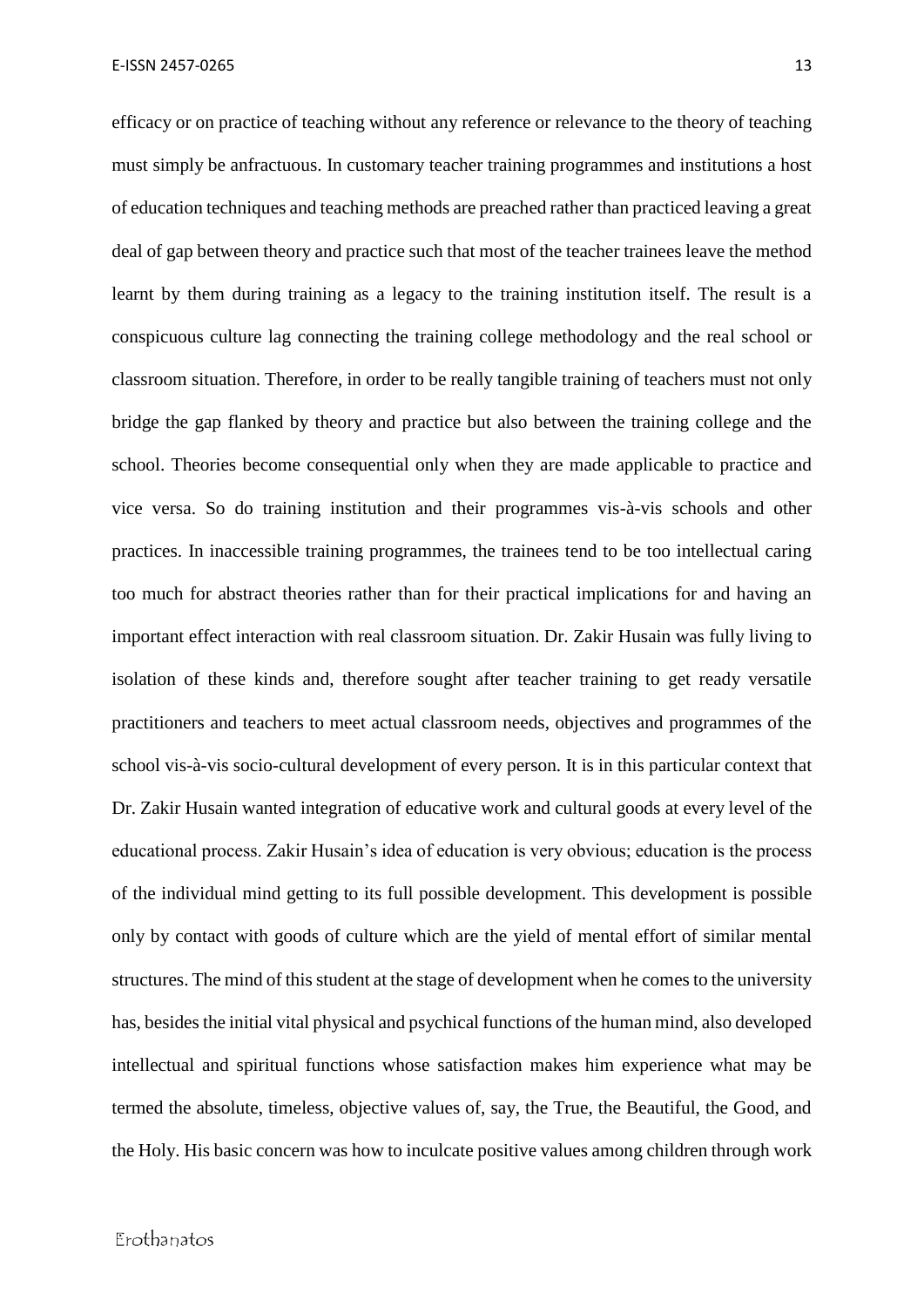and education and how best to prepare teachers to help them to discharge their onerous role and farm duties to school children and society. He put emphasis on that a teacher should possess adequate knowledge of theory and sufficient practical skill and experience in crafts beside pedagogy. He required teachers to take advantage of the potentialities of crafts for teaching different subjects through the method of correlation. The teacher must be educated to become a method master well versed in the art of teaching and correlating different subjects, life process and activities. Apparently, Dr. Zakir Husain sought to develop a task-oriented teacher education programme to assist teachers efficiently handle a variety of tasks, inside and outside the class such as classify and formulating the objectives of teaching a given subject, communicating an idea or a concept, demonstrating an experiment, organizing a project or a co-curricular activity, guiding an expressively disturbed or a disabled child, winning over confidence and cooperation of parents, playing leadership position etc. He laid emphasis on that instead of imparting theoretical understanding of the principles of educational psychology, educational philosophy, educational sociology etc. teacher's training programme should aim at the application of this principle into practice teaching and other practical work involved in the mentor-mentee process. What Dr. Zakir Husain put forward for training of teachers through skills was also well supported by Gandhiji who was of the opinion that the teacher-student should be skilled to comprehend how he could have resultant his knowledge of mathematics, history, geography etc. through a particular expertise; he should be taught to reorganize, reset and reorient his understanding in a new setting, the background of teaching as well as learning rather than mere learning which he had hitherto been doing during his line of business as a student. He must develop into a true student teacher, learning and coaching at the same time, than being a sheer student. For, he have to at least be relevant all his knowledge to the process and purpose of teaching. He needs to be trained for a new kind of orientation during training as educator. He must be made to develop receptivity as well as eagerness to become an effective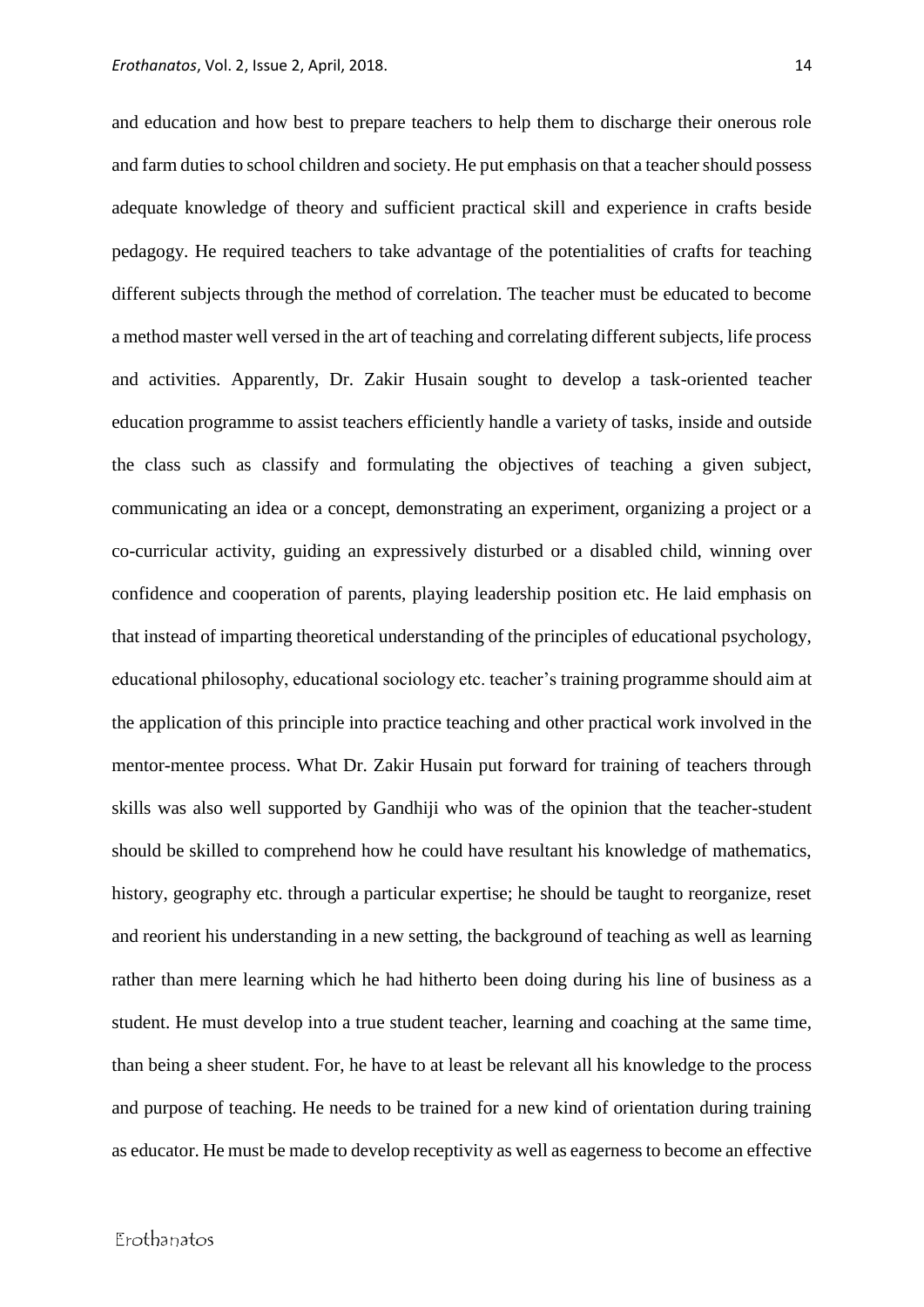teacher. Besides, a trainee comes for teacher preparation following gaining a few information knowledge of that subject. In addition, he must also seize basic pedagogical skills and knowledge of cultural goods to make his training evocatively effective and socially relevant. He owes an obligation to the cultural goods and also to be students. The teacher's efficiency depends on his aptitude to interpret the cultural goods and to expand insight into the process of cultural goods which led to its creation. Through the understanding and positive reception, the teacher can construct the student to become conscious the values which the creators of that cultural goods might have realized. Teacher-training must, therefore, focal point attention on three fundamental features viz., the teacher, the taught and cultural possessions. The teacher must be made gravely and constructively conscious of how these aspects could be integrated to get hold of fruitful educational results. From the above argument, we obviously see that there are two condition involved in what Dr. Zakir Husain propounded. The first condition goes back to the student-teacher's own information both of the craft and cultural goods. This should be satisfactory and wide an adequate amount of so that the ground could be laid down in the prescribed syllabus of the training course, in the hope that they would be teacher will be able to beneficially cope up with unforeseen questions and unlooked for situations. The other circumstance is the fact that the educator should be competently equipped to be able to monitor the mental responses and processes of students as the communication of activity based craft and cultural goods take place with other educational forces. Unless the teacher has mastered the skill or cultural goods, unless he is thoroughly at house with the skill and cultural goods, he will not be free of charge to observe and interpret the student's reactions. The teacher must be able to make out, examine, take to mean all forces of bodily and mental responses of student viz., bewildered situations, monotony, mastery, beginning of new idea, feigned attention, showing off etc. These three conditions as mentioned above are widespread to all other subjects which the teacher has to educate. In wide-ranging requisites, it can be said that any teacher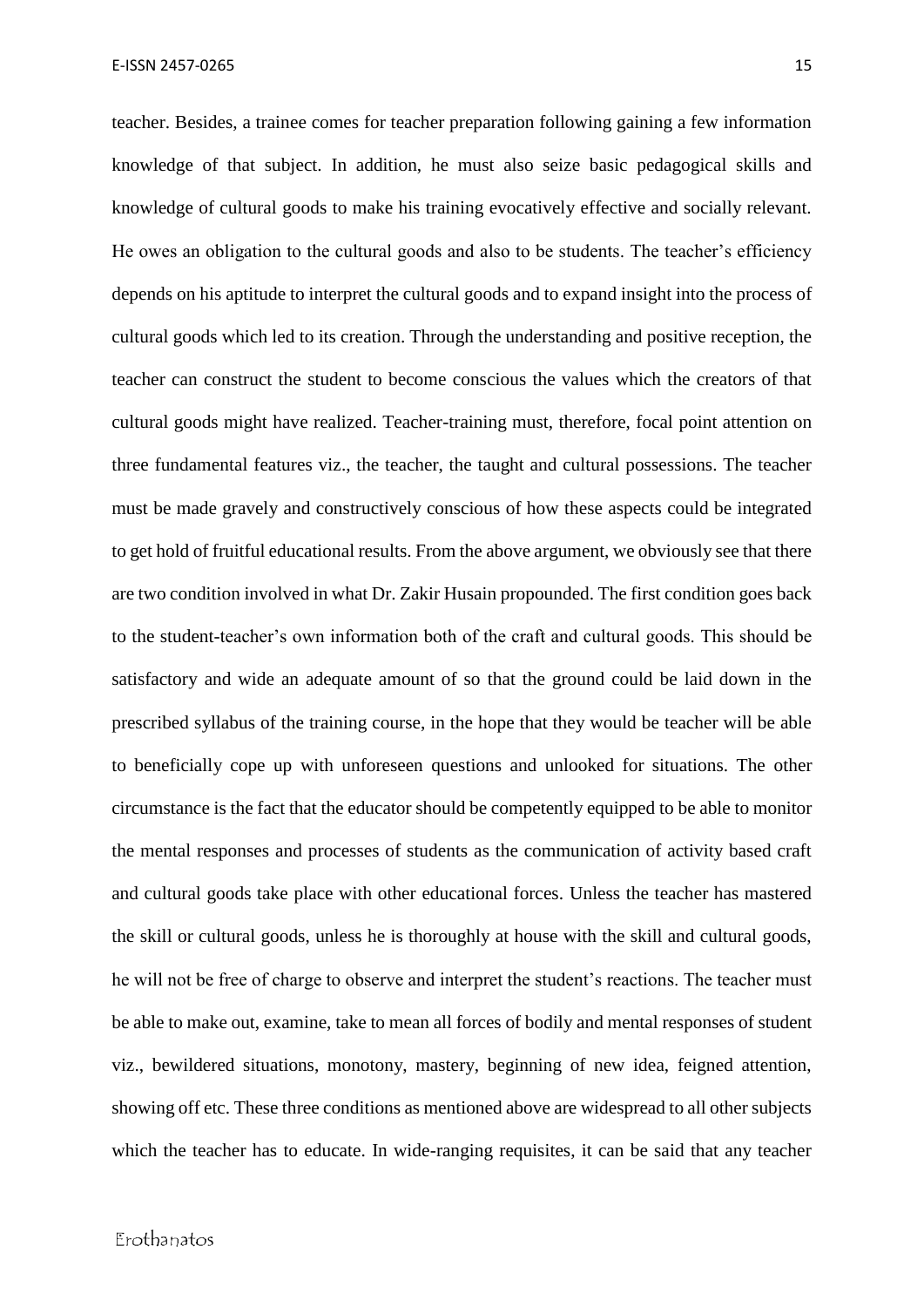preparation programme should take care of these three things. Indeed, Dr. Zakir Husain wanted the teachers to be taught as to help them teach academic subjects not merely in conventional style, but verily all the way through the strength of work and cultural goods. They must be educated to develop a tough feel of social sensitiveness and responsibility. He resolutely believed they must have an academic interest in the life and activities of their human surroundings and a thorough grasp of the intimate connection between school and society. They should also be provided with definite life experiences to lend a hand them develop their inquiring mind and problem-solving faculties. As our instructive educational process fails to put our learner on road to finding by not providing concrete experiences such as observing, perceiving, investigation, doing etc. It is only from side to side as long as opportunity of working in real life situations that the trainee is likely to expand an insight into and sensitivity to social problems as also positive attitude and values. Besides, this will facilitate him to build up communication and practical skill to serve the community. In other words, they should be skilled to classify employment situations, social as well as natural, and also to comprehend their objectives and processes. These so-called theoretical training can be significantly concretized in the course of work and life situations such as flora and fauna, rivers, lakes, mountains, folklores, songs and dances, crafts and other cultural gods of the community including festivals etc. They should also be taught to keep close make contact with with artisans, mechanics, carpenters, farmers and other community resources for their appropriate education and background relevant to their social milieu as also to supplement their better participation in the public work and national rebuilding. Unnecessary to say, Dr. Zakir Husain, like most enlightening thinkers was aware of the ever-expanding frontiers of information. He by no means hoped that any amount of learning or training could ever manufacture a finished product or a perfect teacher. In his words, our object is not to bring into being academically perfect scholars. He sought after instead to produce skilled, intelligent, educated men possessed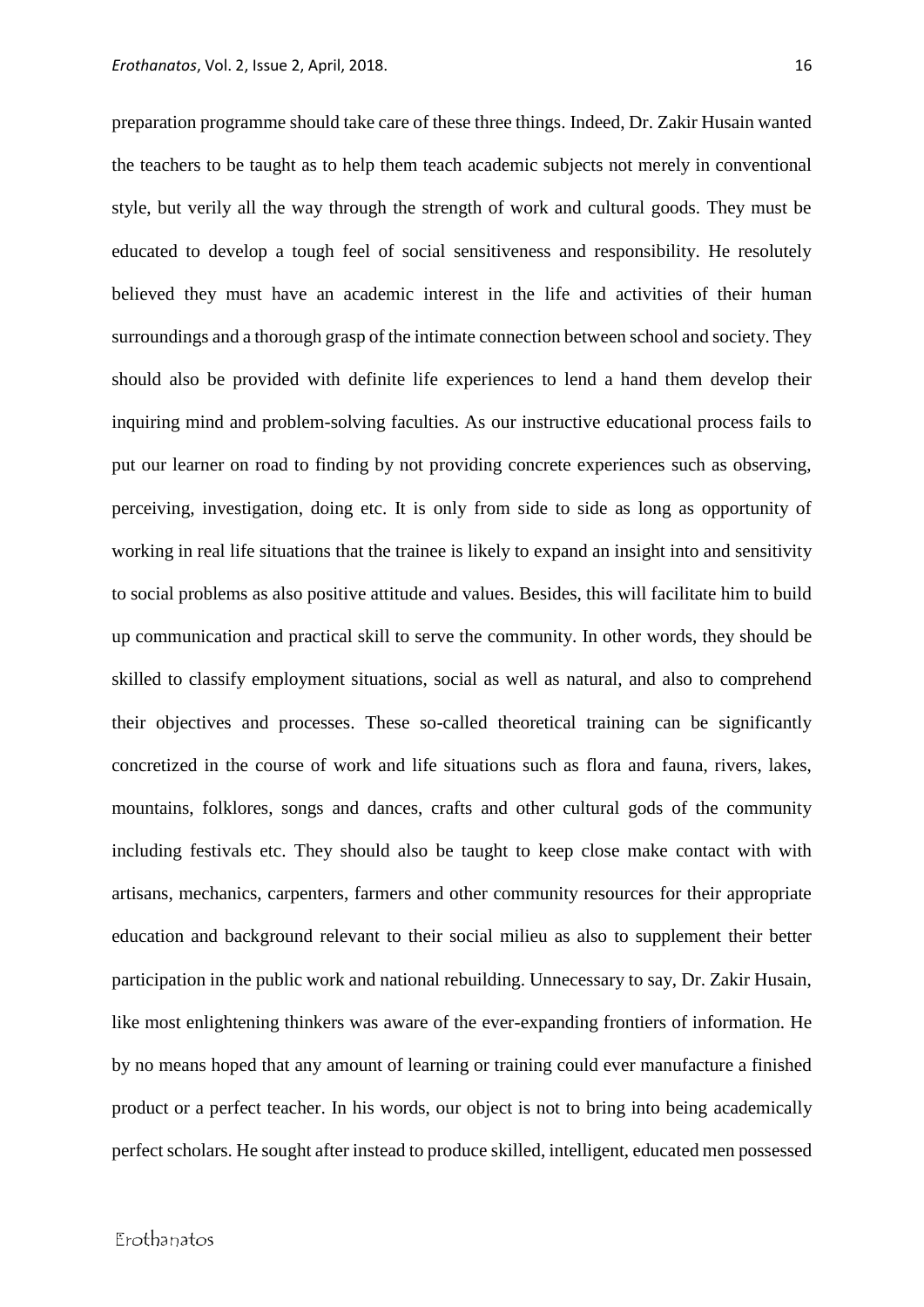with right mental orientation, which should be keen to serve up the community and concerned to help the coming generation realize and understand the cherished life ideals and values. A teacher must be taught to animate to this fundamental role besides being a learner all his life. This is all the more evident in the face of fast galloping exploration in science, technology and other dimensions of knowledge. This also makes sufficient room for on-the-job training via refresher courses and frequent re-orientation programmes beside encouraging selflearning, or self-training, to prevent him from becoming a fossilized teacher after a lapse of time. To obviate the apparent stalemate, Dr. Zakir Husain, aptly laid a great deal of emphasis on two major considerations which should be properly developed during training of teachers. These are: (i) Professional pride and (ii) intellectual interest. In his own words: If professional pride has been quickened and intellectual interest has been generated, many of these teachers will continue their study privately and try to obtain a more thorough acquaintance with certain subjects. These seem to be the major thrust of Dr. Zakir Husain's educational philosophy and especially of his concept of teacher training. He wanted teachers to be initiated in formulating projects and scheme of correlated studies linking life, learning and activity. Teachers must be trained to handle different subjects not in isolation as mutually exclusive branches of knowledge but a interrelated aspects of a growing and developing activity. The teacher training as envisaged by Dr. Zakir Husain is practical and relevant to the present day needs; it is task-oriented, valuebased and responsive to national needs; it is also consistent with accepted national goals and values. However, what is most fundamental in his philosophy is that training of teacher is a must whether one is born teacher or otherwise. It is often said that a good teacher is born and not made. Dr. Zakir Husain admitted that there are some qualities of good teacher which are innate and inborn, verily given by God, as a gift. But still some qualities of a good teacher could be acquired and if given by God, they could be made more prominent. A person born with essential qualities of a good teacher can be made a still better teacher by receiving proper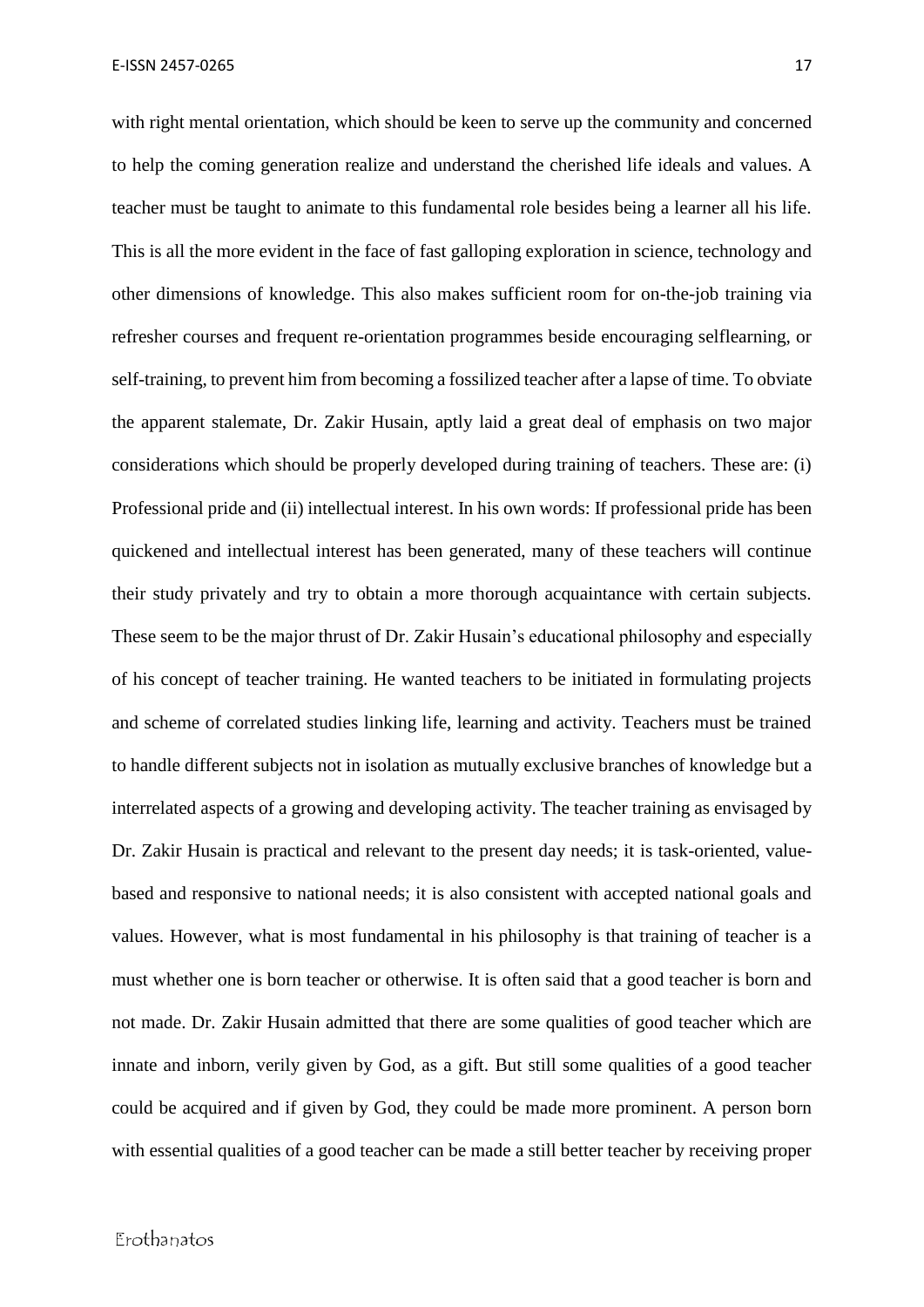training. To Dr. Zakir Husain, the basic role of the teacher is to guide, to help and to serve; to understand to love and to shape the personality of every child through faith, and Reverence and other essential democratic values. Besides, he ought to be a model for his students in every respect in order to give a positive and wholesome direction to their proper growth and development into worthy men and citizens. A good teacher, as envisaged by Dr. Zakir Husain, stands on the hard soil of reality but possesses spiritual qualities of an oriental guru as well. He is thus an idealist, a naturalist and a pragmatist, all rolled in one with the needs of India in mind. Dr. Husain was very obvious about the function of Indian languages and the importance of mother tongue. He was secular to the core and from this came his hold up for Hindustani which was understood by both the Hindus and Muslims. Like his well-known contemporary Dr. B.R. Ambedkar, he also thought of education as a compelling tool for social justice and empowerment. His views deserve a recapitulation.

## **References**

- 1. John Amos Comenius, *"The Great Didactic",* (Chap.6) excerpted in Robert Ulich, Three Thousand Years of Educational Wisdom
- 2. D.N. Khosla, Educational Philosophy of the Sikh Gurus, (Doctoral Thesis, Meerut University, 1982)
- 3. Zakir Husain, "I Became a Teacher", a Radio Talk; quoted by M. Mujeeb, Dr. Zakir Huain, a Biography,
- 4. K.G. Saiyadain, quoted in U.G.C. Role and Responsibilities of Teachers (New Delhi, U.G.C., 1983)
- 5. K.G. Saiyadain, The Humanist Tradition in Indian Educational Thought
- 6. Zakir Husain, Address at the all India Educational Conference, 1940.

Erothanatos